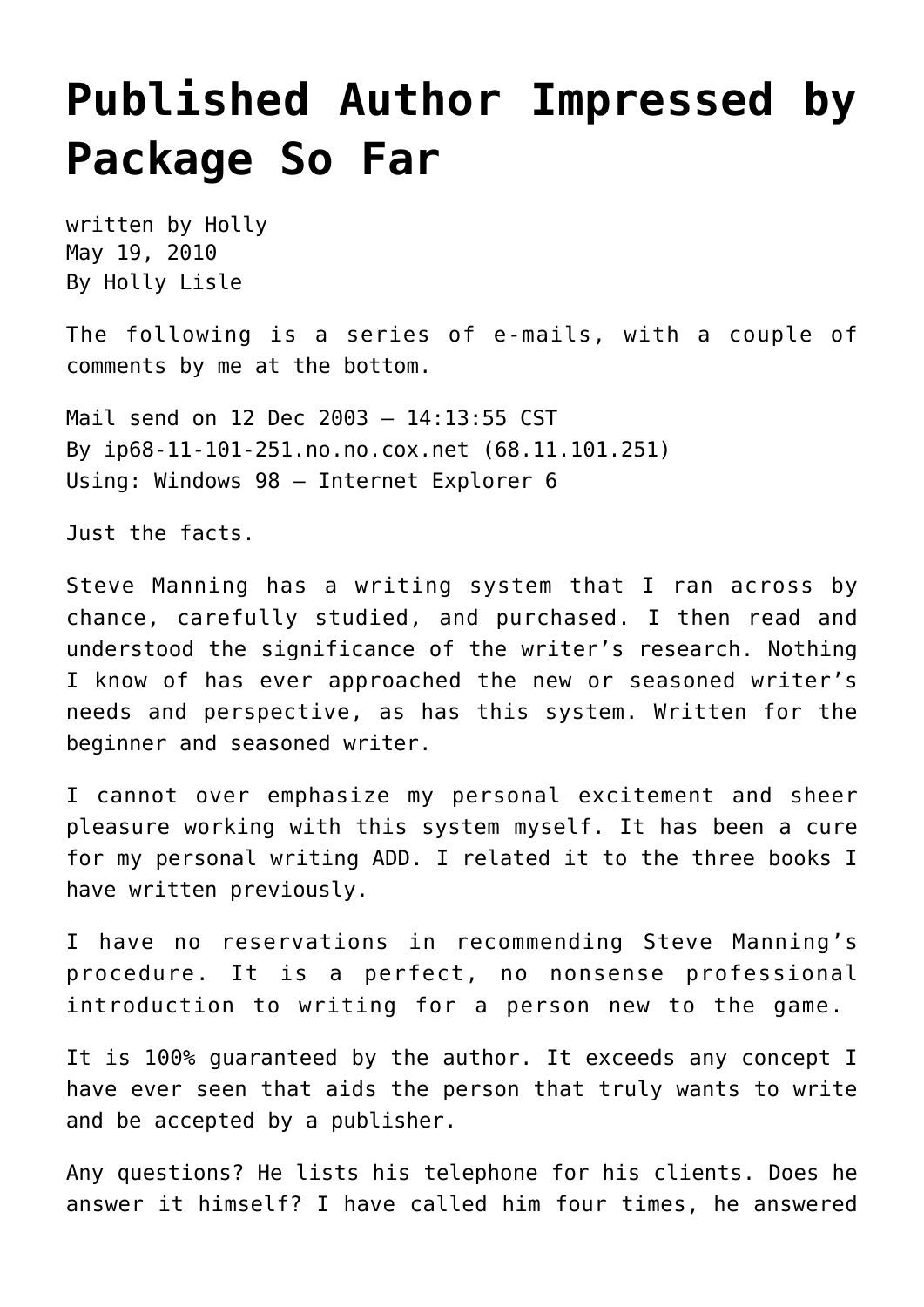three on the second ring. The forth time his little daughter answered to tell me her father was not available at the moment. Pretty good batting average.

I find Steve Manning to have a sense of humor, to be exceptionally knowledgeable in his trade and to be an excellent communicator. In short… "he bears acquaintance" I guarantee.

Thayne R. Short, BS, DVM tshort AT mustangauthors.com (e-mail munged to stop Dr. Short from getting extra spams) [www.mustangauthors.com](http://www.mustangauthors.com) 1 985 764 0219

From: Holly Lisle [mailto:holly AT hollylisle.com] Sent: Saturday, December 13, 2003 9:33 AM To: tshort AT mustangauthors.com Subject: Re: www.HollyLisle.com – Site Response

Dear Thayne,

Yours is the first genuinely enthusiastic letter I've received on the course, and I'd like very much to be able to present both sides. Would you mind giving me some more specific details on your experiences? I'll put both your first and follow-up letters up on the site as you wrote them.

My questions:

How close to the fourteen-day claim did you come in writing your third book — the one you wrote after taking the course, if I read your first letter correctly, and how long did the two you wrote before the course take? How useful was Manning's query letter in obtaining an agent (assuming you were not represented before)? What was the time from submission to acceptance on the third book, and how did that compare to your first two books; how many rejections (ballpark if you didn't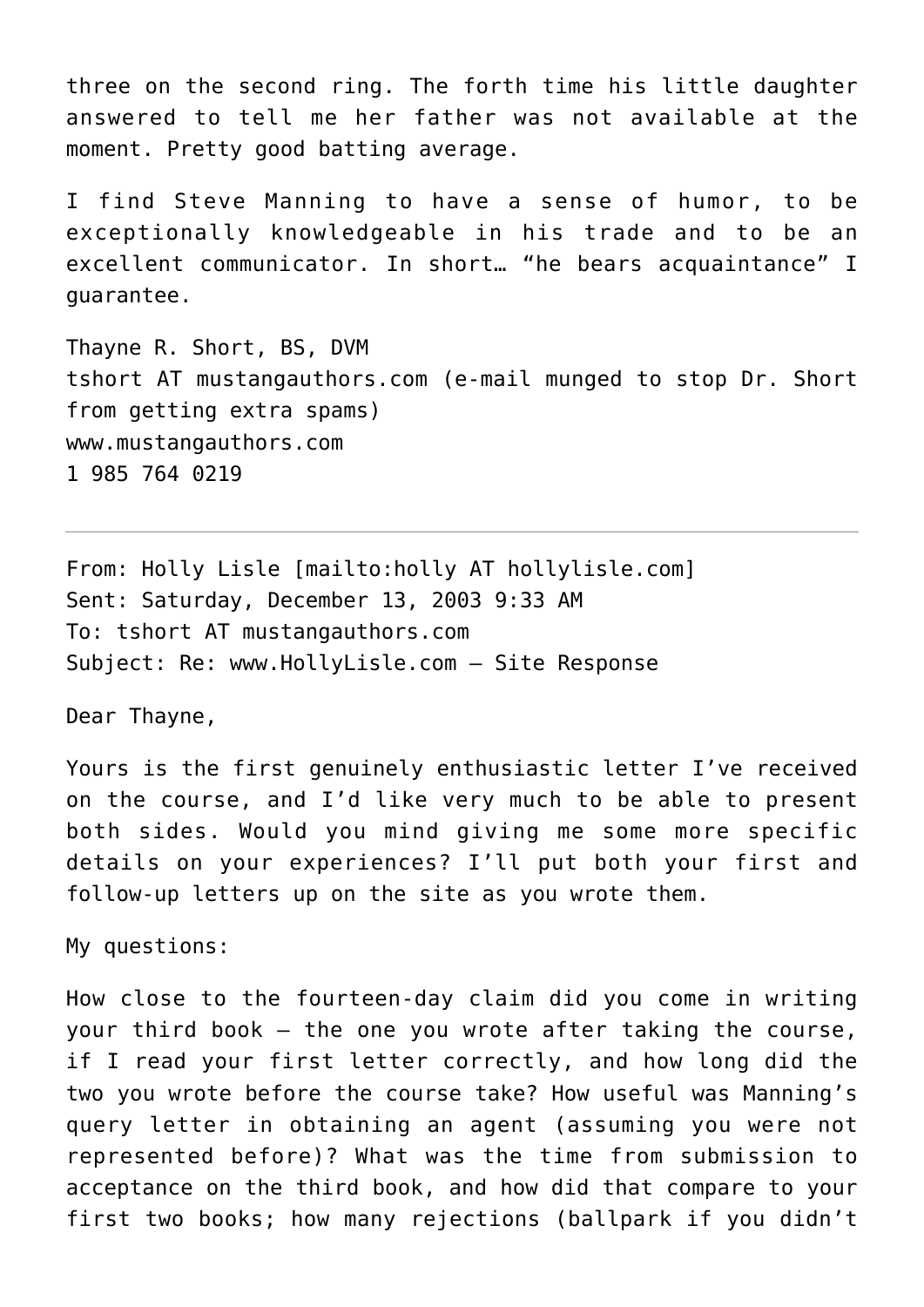keep exact track) for each of your three books? Who was the publisher for the first two, and who published the third? (I confess I haven't had any luck finding the books other than on the Mustang Author site, but I did look.) What were your comparative print runs and sell-throughs, if your publisher gave you those numbers — did doing the course give the third book extra … oomph, for lack of a more precise word? And if you're willing to share, did you get any sort of bump in your advance for the third book, though admittedly that's one of those 'not-necessarily-relevant' statistics.

Thank you for taking the time to write the first letter, and for your time on this.

All my best wishes, Holly Lisle

Hi Holly. I am truely impressed.

Thank you for kind remarks they are appreciated. I now believe that you are being fair.

I will get back to you today. In the mean time I have attached my original reply that was too long for the allotted space.

Sincerely yours, Thayne

[letter Dr. Short wanted to send the first time follows. It includes much more information.]

*\*\*\*\*\*\*\*\*\*\*\*\*\*\*\*\*\*\*\*\*\*\*\*\*\**

*———————————————————————————————–*

*Holly, I purchased Steve Mannings product How to Write Book in 14 Days and care to comment. The following is my background for proof of any claims. You must not alter, or shorten the text in any way. If you use it print it exactly as it appears below:*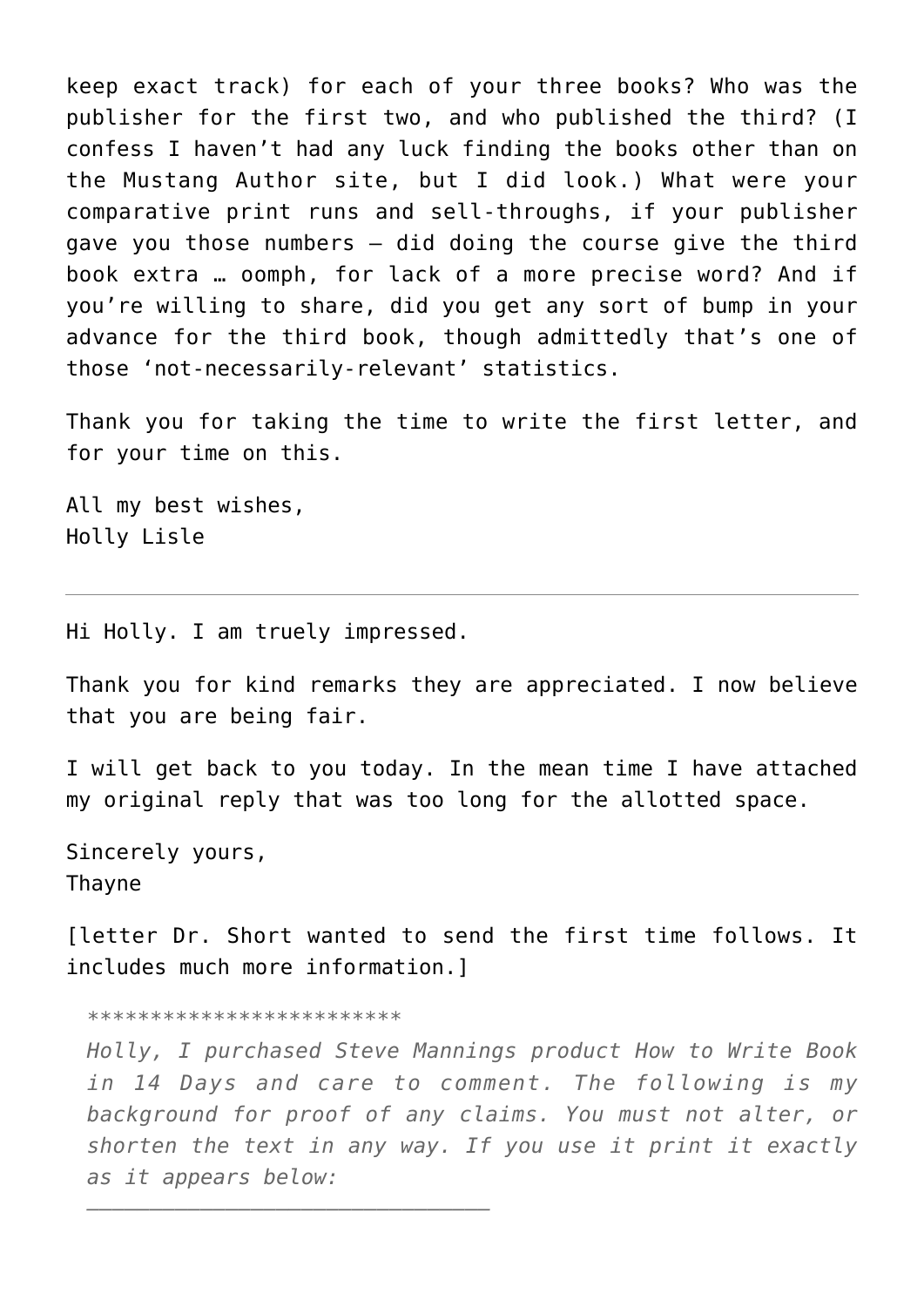*My name is Thayne R. Short, BS, DVM. I am a small animal practitioner at Pet Care Center in Metairie, Louisiana. I have practiced veterinary medicine for forty-three years.*

*I am 74 years old, a freelance writer, private pilot and WW II historian focused on US and China relations circa WW II. My email address is tshort AT mustangauthors.com .*

*My partner, Shannon Cauble, and I own and operate [www.mustangauthors.com](http://www.mustangauthors.com). Our brand new web page face lift will appear in the next few days. We are in our fourth year on the Internet. Our core purpose is to offer a Watering Hole for wannabe authors and authors to come and mingle with one and another. We offer free exposure for works in progress for new budding authors. The next step occurs when their book is published and again we offer free exposure, showcase, for a limited time. At this point they are Mustang Authors with additional privileges.*

*My first book, DING HAO, Americas Air War in China, 1937 1945 was co-authored with Wanda Cornelius and published by Pelican Publication Co, Gretna, Louisiana in 1980. The first draft was accepted and an advance royalty paid at that time. From research to Publication: six years.*

*My second book, Of Men and Mustangs, The Scaled P-51 D Mustang Story, was co-authored with Thomas Short and published by Aviation adVentures Unlimited, Inc., Phoenix, Arizona in1979. This publication featured the research, design, construction and marketing of two high performance experimental aircraft. From research to production and publication: 10 years.*

*My third co-authorship with Col. Sebie B. Smiths MY QUEST TO FLY involved a 15-year intensive research including five weeks of research in China in 1990-91 as a guest of the Chinese Government. My Quest To Fly is currently being published by New South Books in Montgomery, Alabama.*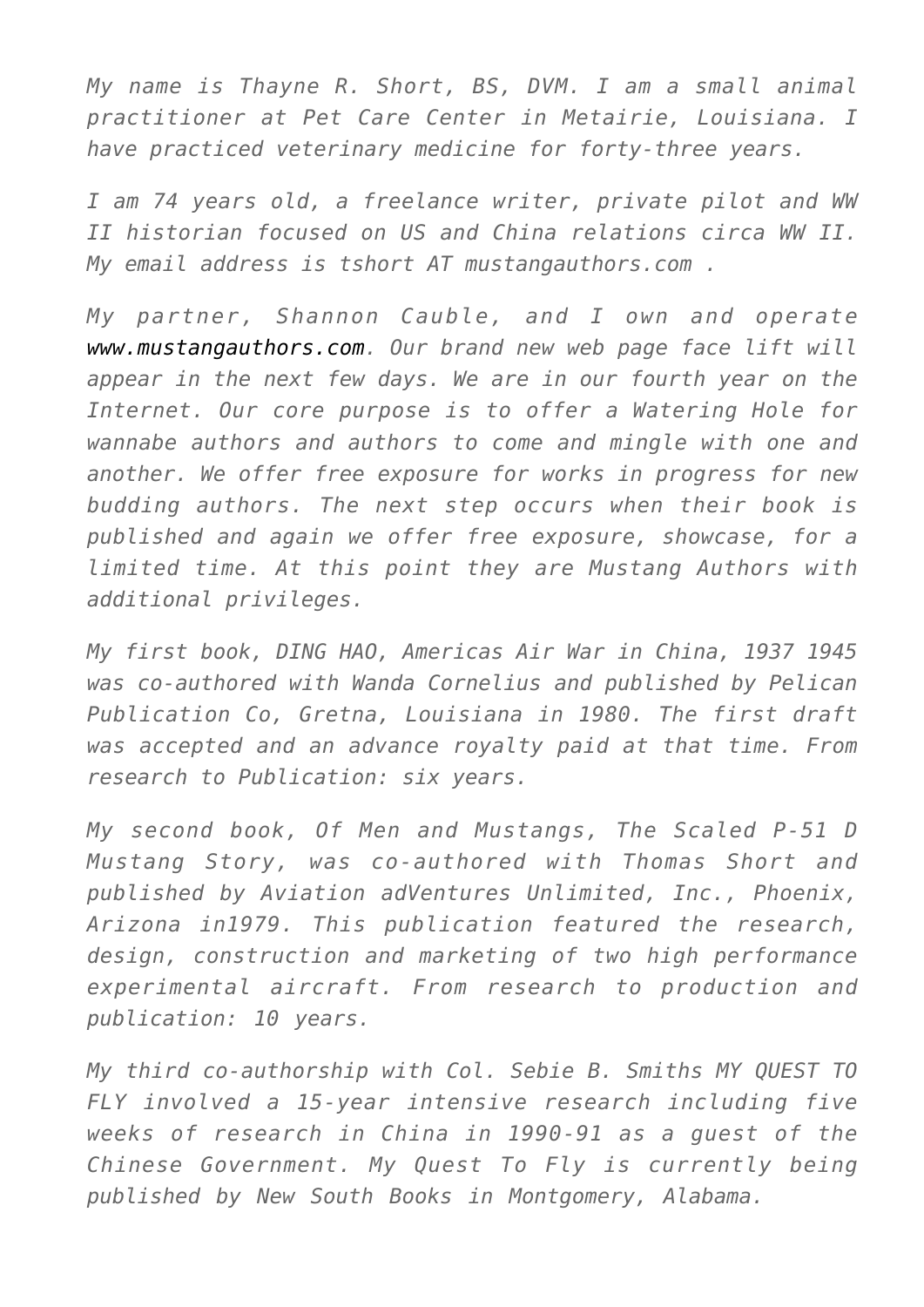*In April 1981, I was elected to membership in the Aviation-Space Writers Association. Today, I remain an Affiliate Member of the Flying Tigers of the 14th Air Force Association.*

*All of the above can be verified by going to [www.mustangauthors.com.](http://www.mustangauthors.com/)*

*The first time I encountered How To Write A Book On Anything In 14 Days or Less GUARANTEED!! It gave me pause to reason 14 Days? No way Jose.*

*Short story I could not figure out how this could be possible. The first thing that impressed me was his name and telephone number in bold print. I called his listed number and he answered on the second ring. We talked and discussed the volumes of material that I had received. Never a hint of rushing me, we discussed the weather in Canada and Louisiana at that moment and my favorable impression with the material and three videos taped during one of his lecturers. I was very favorable impressed and since then I have called four more times and he answered promptly three times. His little daughter answered once for her dad telling me that her father was not at home at the time. Pretty good batting average.*

*His material exceeds my greatest expectations. There is no question in my mind that his material and his personal coaching will give order and direction to my writing in the future. I also feel comfortable, that if at any time I should request my money back, Steve Manning will honor his guarantee without hesitation. I find Steve Manning to have a sense of humor, to be exceptionally knowledgeable in his trade and to be an excellent communicator. I have no reason to feel that he is anything but honest. In Texas, we sum up such a man by saying he bears acquaintance. I have never had close help like that on the Internet ever! Well, maybe Ken Evoy, MD is on a par.*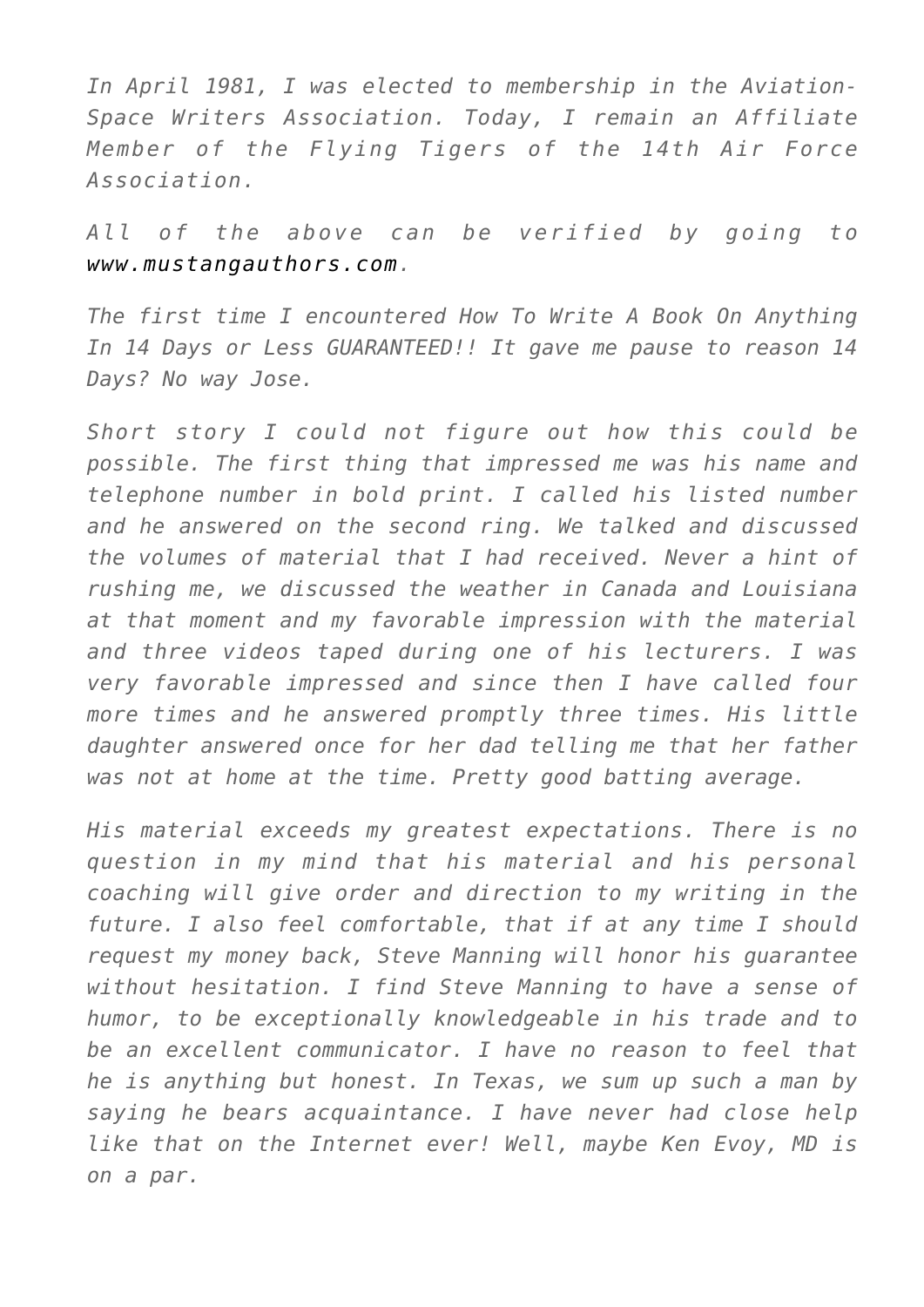*I bought the book, the tapes and the videos all for \$399.00. Is that a high price? Well, its not chicken feed but I considered at my age if it takes me six to ten years to write a book I only have time for one more book! But that is not going to happen. The possibilities are unlimited now and I give the credit to Steve Manning, his methods, and his telephone number.*

*I am currently blue printing my first book using Steves system and counsel and I am confident this journey will be most satisfying and rewarding. Ill tell you what, check on me in about six months or so and see how I feel about Steve@WriteABookNow.com by then.*

*Here is my rule of thumb: Remember that fairness and courtesy doesnt cost us a thing it is FREE.*

*Thayne R. Short, BS, DVM tshort AT mustangauthors.com [www.mustangauthors.com](http://www.mustangauthors.com/)*

*———————————————————————————————*

Subject: RE: www.HollyLisle.com – Site Response Reply-To: <tshort AT mustangauthors.com> Attachments: There is 1 attachment

Holly, I bought Steve's material long after I wrote the three book mentioned.

I did not want to go through the learning curve I experienced with them. Pelican Publishing Co. Gretna, Louisiana accepted **Ding Hao** on the very first draft/meeting and paid us \$3,000 before Wanda Cornelius and I left the meeting. Pelican Publishing Co. is a very well respected publishing company. **Ding How** is still in print and is still a favorite at the New Orleans WW II Museum. It was also a Military Book Club selection the year published.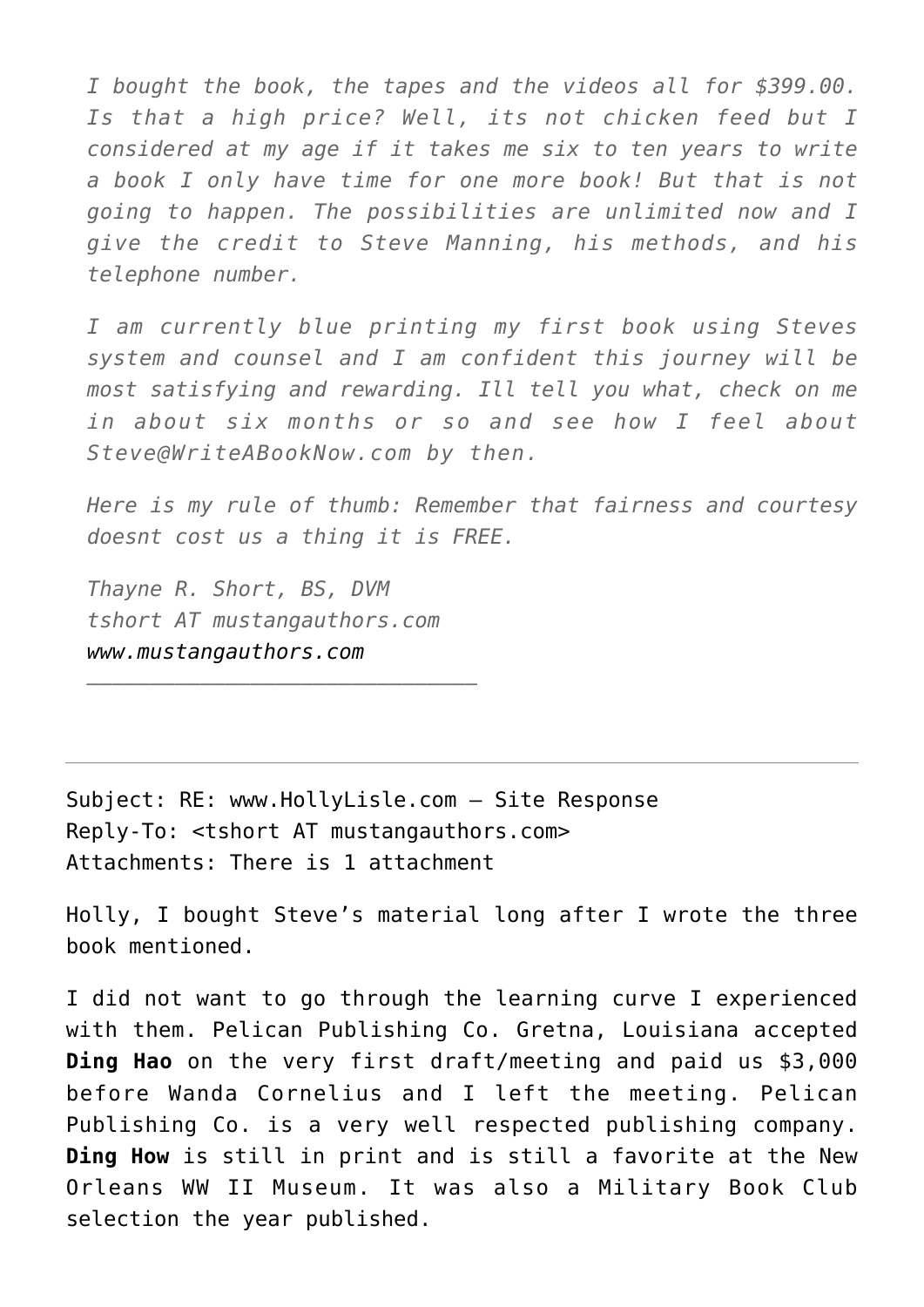**Of Men and Mustangs** was written with my brother. And, **Quest To Fly** was the adventure of my life. It has been held up following the death of the Author Col. Sebie B. Smith and is still at the publisher, New South Books, Montgomery, Alabama.

I know, never say never, but I will never co-author a book again. Another reason I was attracted to Write a Book in 14 Days. Ok, take How to write a book in 14 days… have you ever read on

the internet things like:

" … this product is going to Knock your Socks Off!!! or " When I checked my email the next morning… It Blew My Mind!!!". They are just tiresome attention getters!

I just put How To Write a Book In 14 Days in the above list and went on about my business. I ordered the material and remain very pleased.

While we are in this neighborhood Holly, I called Steve this morning and I might add, he answered on the second ring. I talked to him about the money back guarantee, and what I read about his fulfillment record. At the time I ordered, I received the earlier package of videos, tapes and printed material galore. It was a large box, heavy, box. I understand requiring a customer to return their material before a refund is sent and Steve told me that he did refund to those that complied. I have no reason to doubt.

I explained to Steve my position as an affiliate, that I have to protect my reputation as well as the people associating with me through my web page. My new web page is scheduled to be up and running in about a week now and I will not sponsor a link I am not completely confident in.

Steve, I understand, has completely revamped his program including the use of CDs and does not now use the bulky material that I had received. I told him that I would require that he mail me all the new material that he would be sending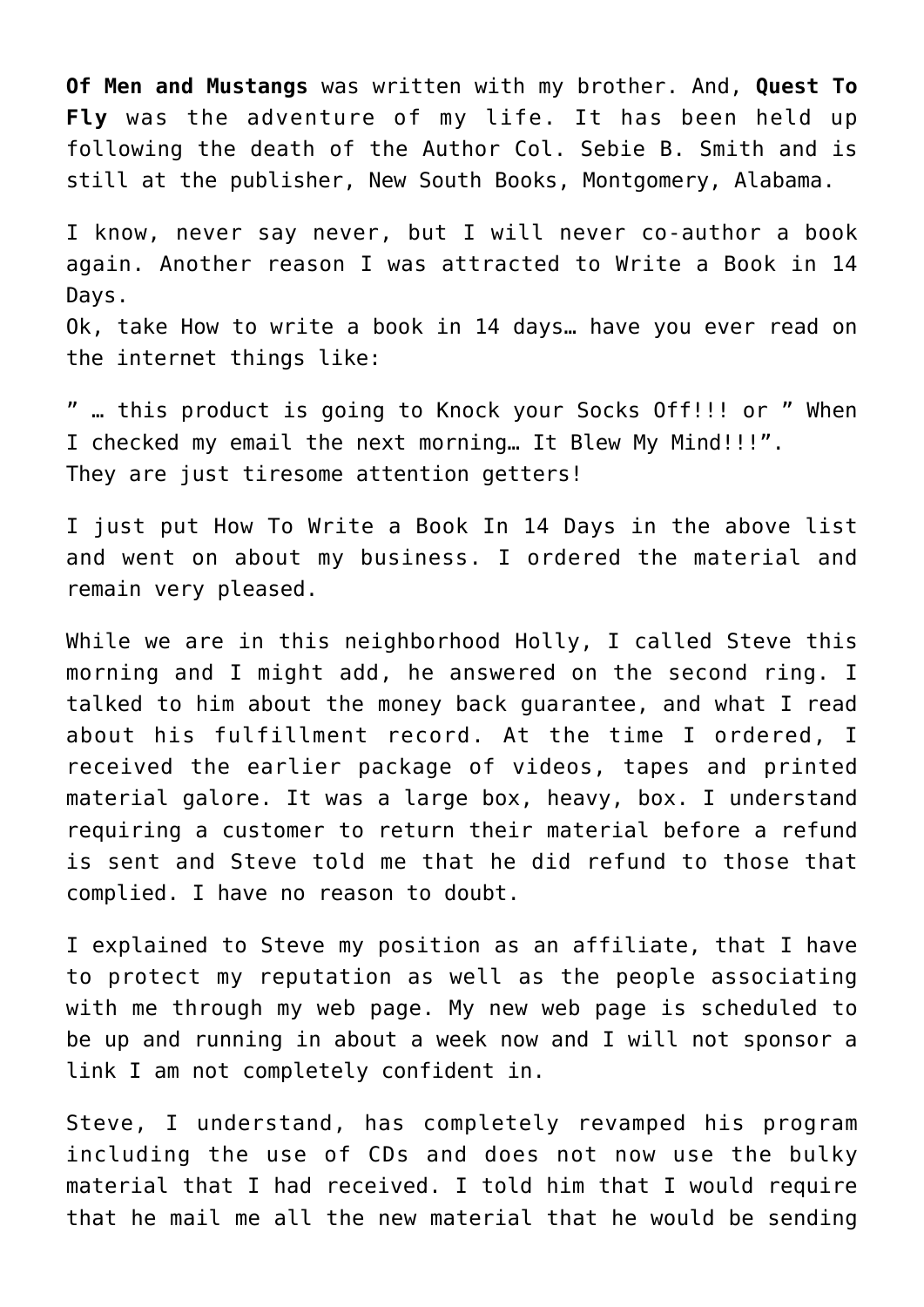to a new buyer… the exact procedure he would use. I would then go over very aspect and report my findings to your forum. He said he would be glad to comply.

Holly, I will keep you posted if you wish. Anything else I can do? Thayne

## *December 14, 2003*

*My comments: I'll keep in touch with Dr. Short as he goes through the process of using the system, and post his experiences with it as he sends info to me. Though he has not yet used the Manning material, he is someone who has gone through the book-writing and publication process at a professional level before, so I'll take as fact his assertion that there is some valuable material in the course. I'll use his progress (such as he's willing to share, anyway) as a preliminary benchmark for how well the material stands up to its claims. (I'm working from a sample of one, here, so visualize the Your Mileage May Vary caveat, either for better or for worse, in 100pt bold-faced type.)*

*I still have the following reservations about the claims of the program, as advertised on the website:*

- *Manning is not making his living as a writer, but as a program-seller and speaker — I cannot find a single book of his in print, and only one out of print that I'm pretty sure he wrote. My personal experience has been that the teachers with the best information are those actually making a living doing what they're teaching.*
- *No one who has written to me about using the packing has yet has met any of the following claims for the package (book done in 14 days, agent obtained in 36 hours [or at all], books sold to professional*